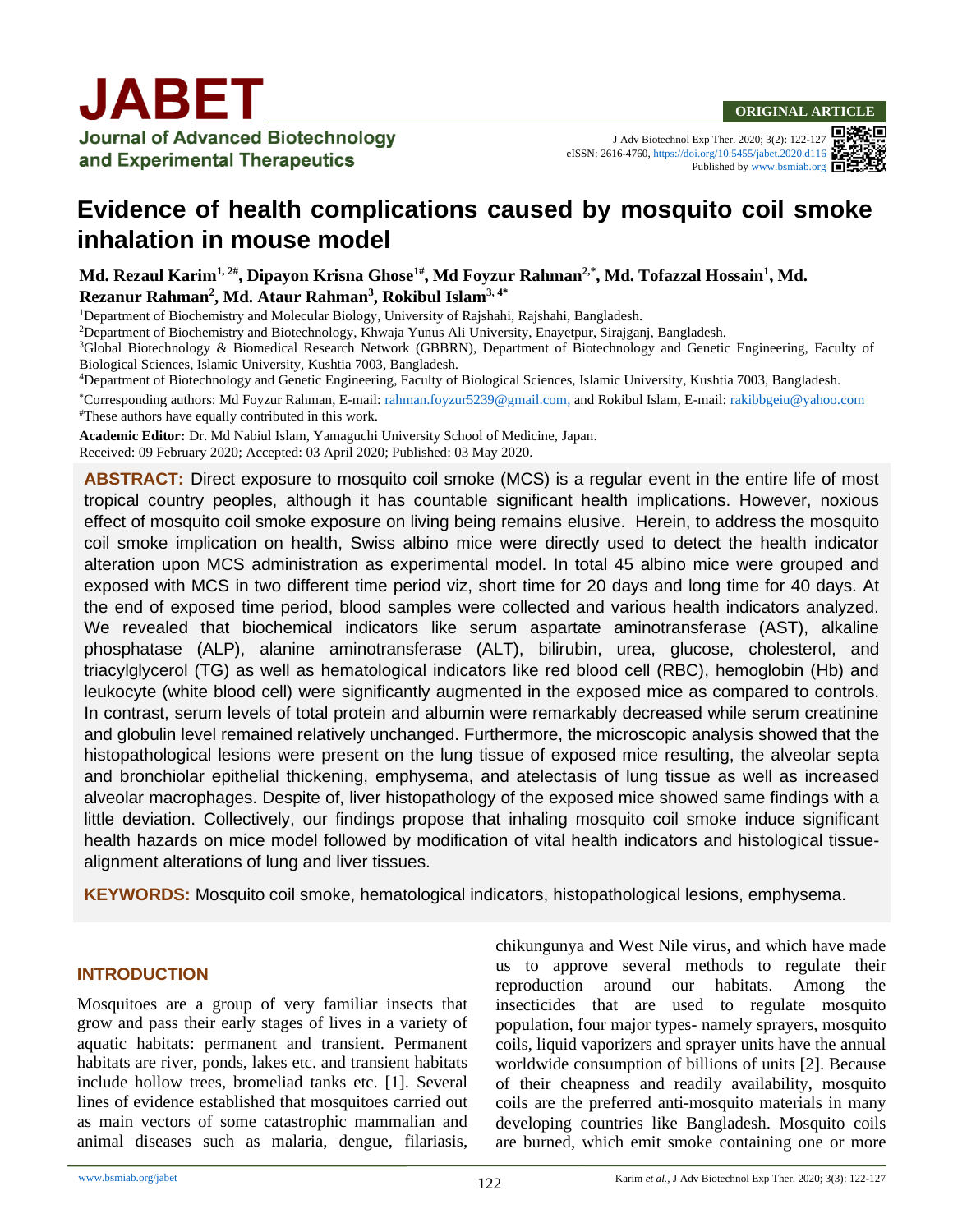insecticides as a regular practice in indoors to repel mosquito in maximum households of those countries [3]. The most familiar effective ingredients are various pyrethrins, elucidating for about 0.3 - 0.4% of the coil's mass [4], which are very potent against maximum genera of mosquitoes counting Aedes as well as Anopheles. [5]. Toxic substances such as aldehydes, cyanide, sulphates, cyanohydrins and polyaromatic hydrocarbons (PAH) such as acenaphthene, phenanthrene, benzo(a)pyrene etc. are generated from the combustion of the remnants (organic fillers, binders, dyes etc.) of mosquito coil [6]. Evidence shows that the effect of burning 75 to 137 cigarettes is equivalent to the effect of burning a single mosquito coil on health. Despite of it's also noticed single MC emitting formaldehyde as equivalent to 51 cigarettes [7]. Insecticides evaporate with smoke prevent mosquitos entering the room [4]. That's why, mosquito coils are widely used overnight in living rooms where augmented exposure may occur and people are often inhaled to those toxic chemicals [8]. Epidemiologic studies show that, children, who are exposing a long term of mosquito coil, have respiratory problems like asthma and persistent wheeze [9]. In addition, it has been reported that coil smoke has mutagenic effect that cause chromosomal aberrations in metaphases and exposed rats and mice have a significantly higher incidence of chromosomal mutation [10]. Toxicological studies in rat models by using mosquito coils have reveled central declination of the epithelial metaplasia and morphologic dissimilarities of the alveolar macrophages [11]. However, the most menacing point is that a large number of unconscious people use mosquito coil as a daily basis event almost all over the year in their closed sitting rooms and bedrooms to get rid of mosquito and mosquito borne diseases. Therefore, this study was conducted to evaluate the toxic effect of mosquito coil smoke on human health indirectly using mice model.

Here, we found that serum aspartate aminotransferase (AST), alkaline phosphatase (ALP), alanine aminotransferase (ALT), cholesterol; triacylglycerol (TG) and glucose level were significantly augmented in mice models. Along with this red blood cell (RBC), hemoglobin (Hb), and leukocyte (white blood cell) levels were also significantly accelerated, whereas total protein and albumin levels in serum were remarkably decreased. Despite of it, serum creatinine and globulin level was remained relatively unchanged. Thus, the harmful effects of Mosquito coil elucidated on mice model in this study.

# **MATERIALS AND METHODS**

#### **Experimental animals**

Swiss albino male mice were selected as experimental animal to carry out this study. Mice, weighing about 20- 25 g were collected from the "Animal Resource Division" of ICCDR'B, Mohakhali, Dhaka, Bangladesh. The experiment was conducted in a room of size 17.5 m3 (3.5m  $\times$  2.5m  $\times$  2m). A total of forty five (45) male mice weighing about 20-25 g were used. Two weeks acclimation period of mice were followed and personally investigated by color tattoo indication and weighed. The mice were maintained in cages at room temperature of  $22 \pm 3$ °C, corresponding moisture 50-60% with a  $\frac{1}{2}$  day light:  $\frac{1}{2}$  day dark cycle manner. They had free access to drinking water and provided ideal laboratory diet. Along with the ideal laboratory animal ethical guidelines, this study was maintained at the laboratory of animal house, department of Biochemistry & Molecular Biology, University of Rajshahi, Bangladesh.

## **Test compounds**

Mosquito coils were collected locally from several outlets situated within Rajshahi, Bangladesh. The brand mosquito coils commercially purchased for the experiment consist of pyrethroids (d-trans-allethrin). The used non brand mosquito coil was measured 13 cm diameter and 30 g weight.

# **Treatment schedule**

The total 45 Swiss albino male mice were grouped into three groups in random manner and each group consists of fifteen mice. Group I counted as control and without inhalation to mosquito coil smoke; Group II was exposed with mosquito coil smoke for short time for 20 days, while Group III was exposed with mosquito coil smoke for long time for 40 days time period. The study was accomplished by igniting one mosquito coil per day for 8 hours (8 p.m. to 4 a.m.).

## **Blood sample collection for serum biochemistry and hematological study**

After the completion of treatment schedule, mice of all groups were anaesthetized by using highest dose of pentobarbital anesthesia (90 mg/kg) injection in peritoneal region and then weighed and sacrificed. The blood was collected into cold heparinized tube from mice abdominal aorta and placed the tubes at 4°C. Then, the blood samples were centrifuged at 8000 rpm, at 4°C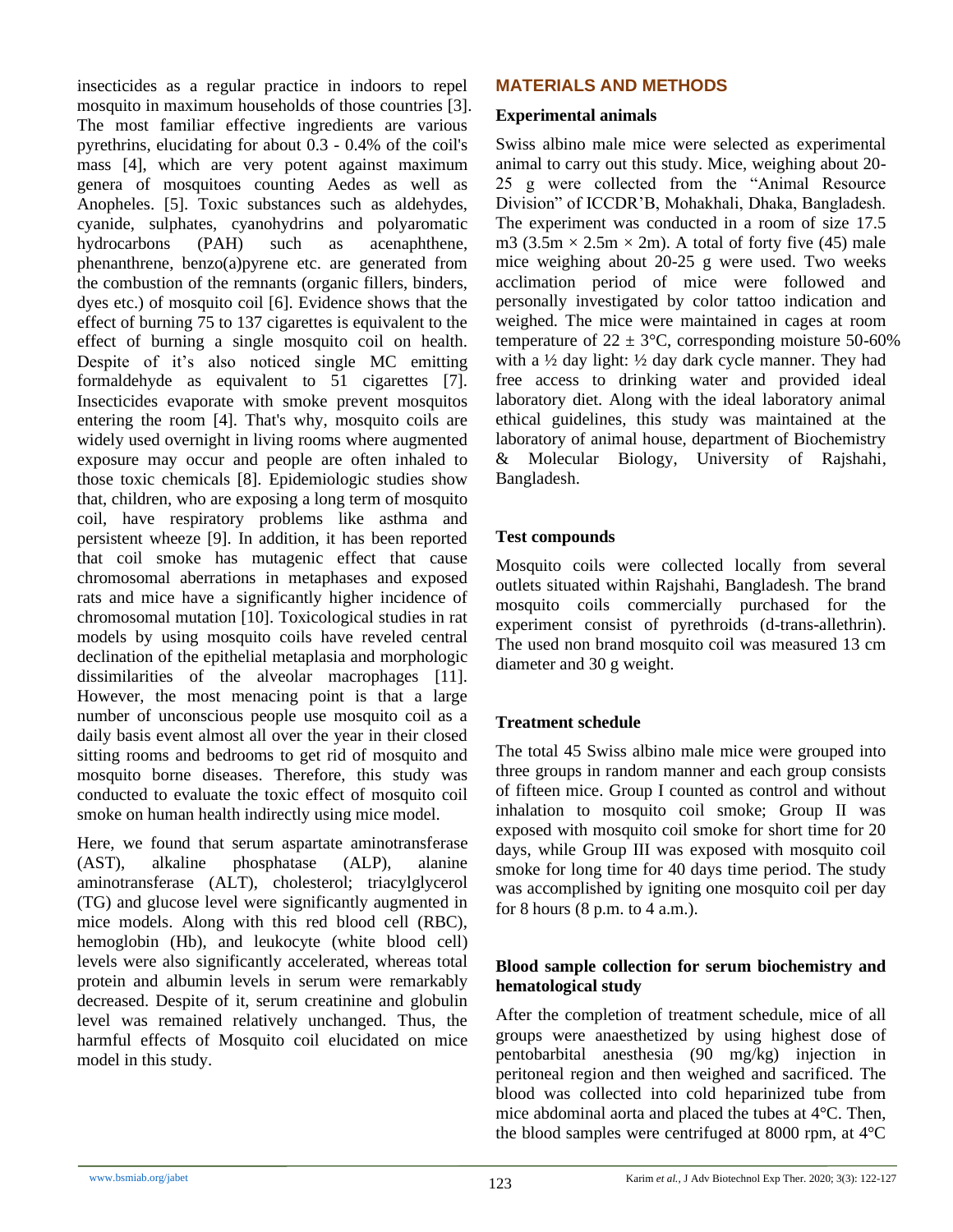for 15 minutes and the blood plasma were separated within 30 minutes of blood collection. After that, the serum was separated into another eppendorf tubes by micropipette. Finally the collected serum was kept at - 80°C for serum biochemistry results analysis. For hematological study, blood was peaked from each group of mice of indicated time period by tail puncture.

#### **H&E staining of mice liver and lung tissue**

The liver and lung were collected from each of three mices of every experimental group of indicated time period after dissected. These two organs were rinsed in 1X PBS for 10 min two times to discard any blood and debris affix on the outer surface of organs. Then sliced tissues were occupied with 10% formalin for 3 days. Then the tissues were dried out and placed in ethanol in ascending order as well as fixed with paraffin and cleaned in xylene. Before performing with H&E staining, the tissue slide was de-paraffinized and rehydrated. Tissues slide was placed in a rack and performed deparaffinization with xylene 2 min 3 times. Then slide was washed with ethanol 100% (2X3 min), 90% (2X3 min) and step wise 80%, 70%, and finally rehydrated 30 min with cold water, subsequently the slide was washed with 1X PBS for 10 min two times. Finally for staining, slides were stained with haematoxylin and eosin. Then tissue containing glass slides were cleaned, dried and mounting with a drop of Canada balsam with the help of

cover slip. And then the prepared slide was observed under microscope.

# **Statistical analysis**

Statistical analysis and tabulated presentation of all data were performed using the Statistical Package software for Social Sciences, SPSS (version 21.0). In this study, the data are presented as the mean values and standard deviation (SD) of 3 independent experiments. Statistical analysis of significance was based on Student's t-test, in which  $*_{p}$  < 0.05 and  $*_{p}$  < 0.01.

# **RESULTS**

## **Effect of mosquito coil exposed to mice body weight**

The harmful consequences of mosquito coil smoke inhalation on mean body weight of treated ant nontreated mice are recorded in Table 1. The percentage of mean body weight changes were reduced in both groups exposed to MCS for indicated time period as compared to control group. Although, short time exposed (group II) mice mean body weight slightly reduced but long time exposed mice significantly decreased their body weight as compared with both control and group II mice. So, it clearly indicates that long time mosquito coil inhalation may have negative health implications due to decreases body weight of exposed mice.

**Table 1.** Consequence of mosquito coil exposed on mice mean body weight

| Groups                      | <b>Introductory</b><br>weight $(gm)$ | <b>Closing weight</b><br>(gm) | Weight difference<br>(gm) | % of weight<br>change |
|-----------------------------|--------------------------------------|-------------------------------|---------------------------|-----------------------|
| Group I: Control            | $23.10 \pm 2.03$                     | $35.03 \pm 1.52$              | $+11.93$                  | 51.65                 |
| Group II: Treatment 20 day  | $24.78 \pm 1.95$                     | $35.19 \pm 3.09$              | $+10.41$                  | 42.01                 |
| Group III: Treatment 40 day | $23.02 \pm 3.11$                     | $28.86 \pm 2.10$              | $+4.84*$                  | 21.03                 |

## **Effect of mosquito coil smoke inhalation on serum biochemistry and hematological indicators**

The health implication effect of mosquito coil smoke inhalation on serum biochemistry and hematological indicators of treated ant non-treated mice are clearly tabulated in Table 2. The alteration of serum biochemistry and hematological indicators due to MCS inhalation are represented here as Mean ± SD. Biochemistry results of blood, indicate that significant alterations in MCS inhaled groups as compared with control groups in almost all health parameters such as liver function, kidney function and full blood count respectively. Comparing to controls liver function indicator of serums ALT, AST, ALP and bilirubin were significantly (\*p<0.05) augmented in long term (treatment 40 days) coil smoke exposed mice, except serum ALP also significantly increased at short term treatment group (20 days). Otherwise, number of total protein levels and albumin content in serum were significantly  $(*p<0.05)$  decreased only at long time treated mice groups (40 days) but it was maintained the opposite trend at short time treatment mice groups. In case of serum globulin no major changes reported but changing trend was decreasing in both short and long time treatment period. In addition, kidney function indicator urea content in blood increased only in long time induced mice group. However, serum creatinine was maintained increasing trend without significant. Here, we observed that lipid profile and blood sugar parameters activity significantly (\*\*p<0.01 for total cholesterol and  $\text{*p}$ <0.05) augmented in long time MCS inhaled mice group. Anyway, all indicators followed by increasing trends without significant in short time exposed groups. Farther more, we found that full blood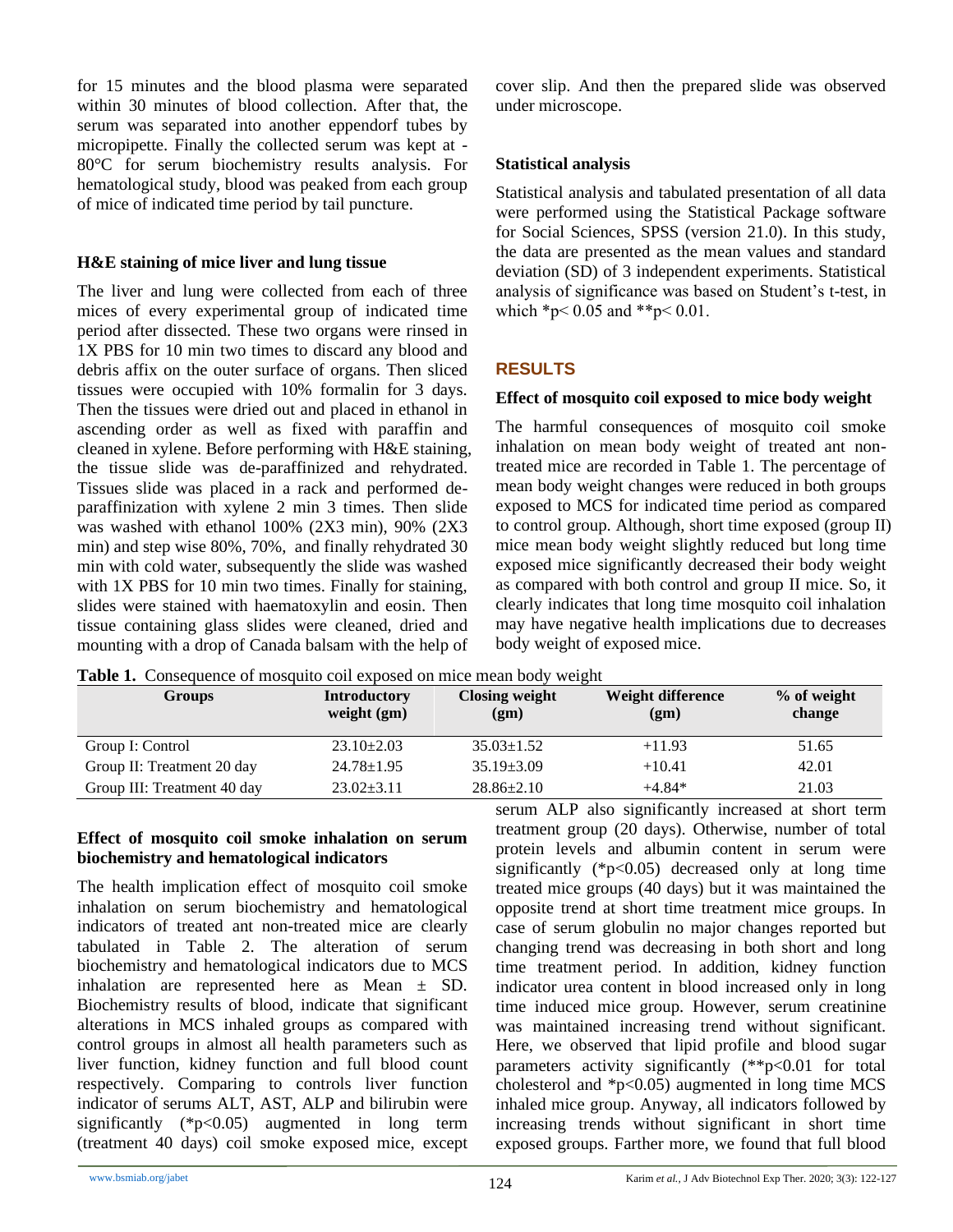count (FBC) parameters (WBC, RBC and Hemoglobin) activity augmented dramatically in both short time and long-time inhaled mice groups as compared with control. Trends pattern for p values shows that the activity of serum ALT, AST, ALP, bilirubin, urea, T. cholesterol, TG and hematology indicators were augmented when

the MCS inhalation duration were prolonged (40 days), on the other hand total protein, serum albumin and globulin concentration were abated as a regular changeable. These results suggest that blood biochemistry parameters were changed with MCS inhalation indicated time manner.

| <b>Table 2.</b> Mosquito coil smoke inhalation effect on serum biochemistry and hematological indicators |  |
|----------------------------------------------------------------------------------------------------------|--|
|----------------------------------------------------------------------------------------------------------|--|

| <b>Parameters</b>                        | Group-I                        | Group-II                         | Group-III                         |  |  |
|------------------------------------------|--------------------------------|----------------------------------|-----------------------------------|--|--|
|                                          | (Control)                      | $(20 \text{ days})$              | $(40 \text{ days})$               |  |  |
| <b>Liver Function indicators</b>         |                                |                                  |                                   |  |  |
| $S.$ ALT $(U/L)$                         | $41.00 \pm 5.79$               | $44.20 \pm 5.40$                 | $52.00 \pm 8.06*$                 |  |  |
| $S.$ AST $(U/L)$                         | $30.20 \pm 5.17$               | $33.20 \pm 5.72$                 | $43.00 \pm 7.61*$                 |  |  |
| $S.$ ALP $(U/L)$                         | $87.40 \pm 11.26$              | $103.40 \pm 10.64*$              | $116.40 \pm 12.84**$              |  |  |
| Bilirubin (mg/dl)                        | $0.42 \pm 0.10$                | $0.59 \pm 0.14$                  | $0.66 \pm 0.14*$                  |  |  |
| Total protein $(g/dl)$                   | $5.51 \pm 0.52$                | $5.27 \pm 0.83$                  | $4.61 \pm 0.54*$                  |  |  |
| S. Albumin $(g/dl)$                      | $4.15 \pm 0.36$                | $4.04 \pm 0.69$                  | $3.50 \pm 0.47*$                  |  |  |
| S. Globulin $(g/dl)$                     | $1.36 \pm 0.26$                | $1.22 \pm 0.24$                  | $1.11 \pm 0.17$                   |  |  |
| Kidney function indicators               |                                |                                  |                                   |  |  |
| $C$ reatinine $(mg/dl)$                  | $0.68 \pm 0.09$                | $0.65 \pm 0.11$                  | $0.83 \pm 0.12$                   |  |  |
| Urea $(mg/dl)$                           | $28.00 \pm 5.57$               | $30.60 \pm 4.82$                 | $37.40 \pm 6.84*$                 |  |  |
| Lipid profile and Blood sugar indicators |                                |                                  |                                   |  |  |
| T. Cholesterol (mg/dl)                   | $137.80 \pm 15.53$             | $154.20 \pm 12.91$               | $175.80 \pm 12.93**$              |  |  |
| $TG \, (mg/dl)$                          | $89.40 \pm 10.53$              | $102.80 \pm 9.78$                | $107.60 \pm 10.29*$               |  |  |
| Glucose $(mg/dl)$                        | $92.60 \pm 10.92$              | $95.60 \pm 09.48$                | $111.20 \pm 10.40*$               |  |  |
| Full blood count/Hematology indicators   |                                |                                  |                                   |  |  |
| WBC (cells/ml)                           | $(10.40 \pm 1.82) \times 10^6$ | $(14.0 \pm 1.87) \times 10^{6*}$ | $(13.80 \pm 2.68) \times 10^{6*}$ |  |  |
| RBC (cells/ml)                           | $(5.57 \pm 0.49) \times 10^9$  | $(5.57 \pm 0.47) \times 10^9$    | $(6.09 \pm 0.66) \times 10^9$     |  |  |
| Hemoglobin (g/dl)                        | $10.74 \pm 1.31$               | $12.56 \pm 0.83*$                | $13.66 \pm 1.11$ **               |  |  |

Results are presented as Mean  $\pm$  SD, where N=5; and \*p<0.05 was considered significant, \*\*p<0.01 highly significant.

#### **Effect of mosquito coil smoke inhalation on lung tissue histology**

In control group (untreated), the cross section of lung tissue displayed normal histological structures and condensed organization with thin alveolar duct, alveolar sac, pulmonary artery and inter-alveolar septa (Figure 1a).



**Figure 1.** Microscopic views of lung tissue of experimental mice. (a) Lung tissue slide was prepared and visualized by microscope using H&E staining from Group-I (Control) mice. (b) and (c) Lung tissue slide of mosquito coil smoke exposed mice (Group-II for 20 days and Group-III for 40 days) were visualized by microscope using H&E staining. (Microscopic view, X400).

Conversely, mosquito coil smoke inhaled both mice groups histopathological lesions were noticed on the lung tissues including thickening of the alveolar septa, bronchiolar epithelial thickening, and emphysema, atelectasis of lung tissue and enlargement of alveolar macrophages (Figure 1b  $\&$  c). This result shows that different extent of histo-tissue arrangemental alterations in a time dependent manner at inhaled mice group's as compared with control.

#### **Effect of mosquito coil smoke inhalation on liver tissue histology**

Noxious effect of mosquito coil smoke (MCS) on liver tissue in treated or non-treated mice groups are depicted in Figure 2. In control group (untreated), the cross section of liver tissue shows regular and well characterized hepatocytes and central vein with compact architectural configuration (Figure 2a). Differently, apoptotic and necrotic hepatocytes in the sinusoidal space and along with in the site of central vain were observed at the short-term inhaled mice groups of liver section (Figure 2b). Similarly, we found liver histopathology of the long term exposed mice group same degraded hepatocytes, expansion of central vein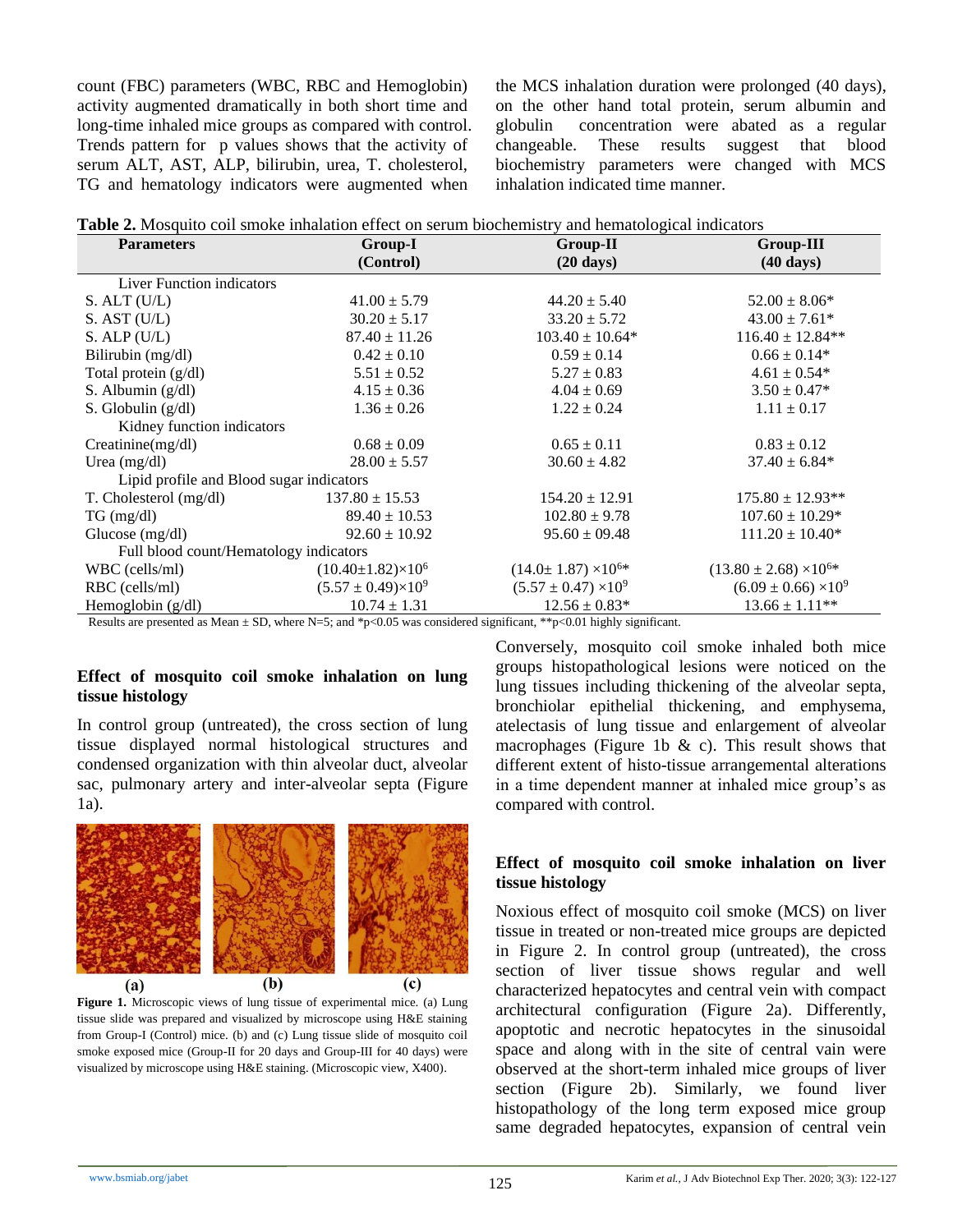and distention of sinusoid with a little deviation with treated group-II mice. Taken together, these results suggests that toxicological effects of mosquito coil smoke have a great implications on health condition of MCS inhaled mice groups.



**Figure 2.** Microscopic views of liver tissue of experimental mice. (a) Liver tissue slide was prepared and visualized by microscope using H&E staining from Group-I (Control) mice. (b) and (c) Liver tissue slide of mosquito coil smoke exposed mice (Group-II for 20 days and Group-III for 40 days) were visualized by microscope using H & E staining. (Microscopic view, X400).

# **DISCUSSION**

This research was planned to clarify the noxious effects of Mosquito coil inhalation on mice model. Not enough the body weight effect upon mosquito coil exposed was noticed. Declined mean body weight trend was evidenced in rat model upon MCS inhalation, although it was no significant but similar body weight measurement trend followed by our observations [2].

The experimental results (Table 2) reveal that the mosquito coil smoke elevated the level liver function enzymes in blood which indicates the hepatic damage or dysfunction. Similar result was found in a study reported by Abubakar *et al*. [12]. The increment of these enzyme levels is not due to elevated rate of biosynthesis, rather the crackage of these enzymes (Figure 2) from cytosolic damaged hepatic cells into the blood stream [13]. Elevated serum bilirubin explores the possibility of the impairment of the biliary excretory system has been previously confirmed by several studies [14].

The blood concentration of excretory constituents (urea and creatinine) is an important marker in assessing the functional capacity of the kidney [15]. The present study represents the higher serum urea level in mice which were directly inhaled mosquito coil smoke compared to control. This may be caused by the excessive catabolism of blood protein and tissue protein. But kidney dysfunction was not confirmed due to the lack of significant change in creatinine level. Increased level of serum urea is also related to the hepatotoxic effect of chlorine which is present as an inert ingredient of mosquito coil [16]. Reduced serum contents of total protein like albumin and globulin were also found in this study in coil smoke exposed mice. This may due to excess breakdown of these proteins or reduced protein biosynthetic activity of liver due to direct coil smoke exposure. Hematological study characterizes the elevated WBC and it may be the result of immune response against toxic smoke. Mosquito coil smoke is responsible for the elevation of Hb level [17]. This is due to physiological response of the body to low levels of oxygen intake while inhaling smoke.

No histological alteration was observed in the lungs and livers of the mice referred as control. Conversely, histopathological lesions were noticed on the lung tissue of coil smoke inhaled mice including fibrous thickening of the alveolar septa which is called pulmonary fibrosis, thickening of bronchiolar consequently results rigid lungs (Figure 1). As a result normal respiratory function is impeded. Another degenerative event named emphysema and atelectasis was observed in treatment group. Recruitment of polymorphonuclear leukocytes and monocytes in the respiratory tract, due to of epithelial injury caused by toxic substance of coil smoke, may be the reason of emphysema.

The deformation of normal liver tissue architecture, reduced intercellular space, inflammation and absence of the usual lobular arrangement became noticeable from the histological analysis of the liver of mosquito coil smoke exposed mice. These may be due to the exposure of various toxic substances dispersed through coil smoke.

# **CONCLUSIONS**

Our work unveils that mosquito coil smoke exposure has adverse effects on lung, liver and kidney of Swiss albino mice. Biochemical assay revealed significant elevation of the liver function enzyme activity, serum level of bilirubin, urea, glucose, cholesterol, triglyceride and the reduction of the serum content of total protein like albumin and globulin level in the treatment groups comparing to the normal. The hematological analyses demonstrated the increment of the total WBC count and hemoglobin content in the smoke exposed groups. Microscopic alterations of lung and liver at tissue level were also found from the histological study. On the other hand, there was no significant change on serum creatinine level and total red blood cell (RBC) count. All these findings suggest that inhaling mosquito coil (local brand) smoke causes toxic effects on experimental mice models in time dependent manner. But further investigation is required to study the mechanism of its toxicity and the reversibility or irreversibility of these harmful effects on experimental model system.